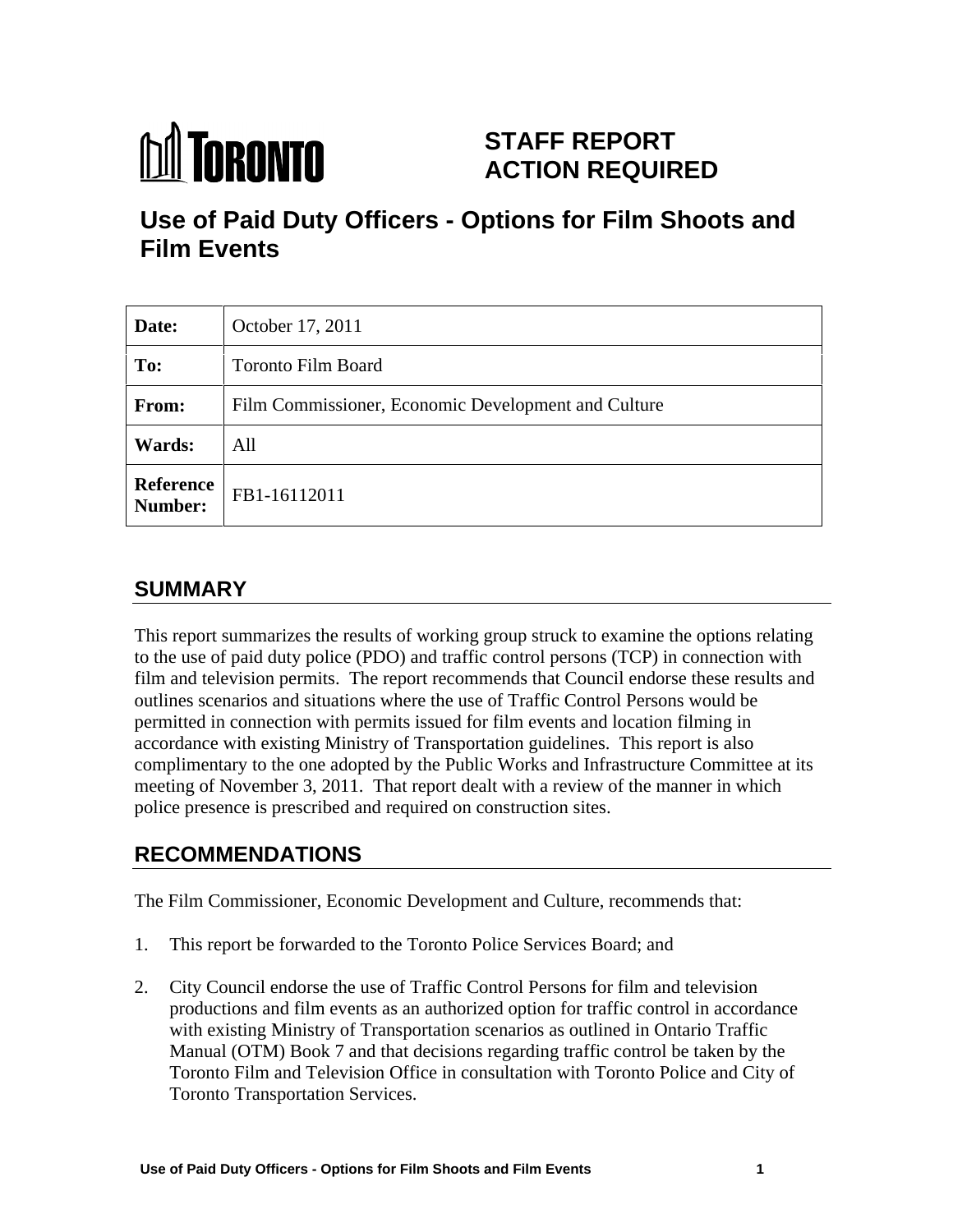#### **Financial Impact**

There are no direct financial impacts resulting from the adoption of this report.

# **DECISION HISTORY**

The issue of alternatives to the use of paid duty officers was first raised by Councillor McConnell at the Police Services Board (PSB) in February 2008. A report from William Blair, Chief of Police came forward to the PSB January 22, 2009 in response to Motion No. 1, as amended, adopted by the Board at its meeting of September 18, 2008,

*"1. that the Chair, in consultation with the Chief of Police, provide a report on the history of the Board's handling of the paid duty issue, the reasons and the process by which the ability to set the hourly paid duty rates was transferred to the Toronto Police Association, the provincial legislation as well as City by-laws that require the use of paid duty, and any impact that requirement of paid duty may have had on the ability of City-funded, community based agencies and organizations to carry out their programs."* 

Also at its January 22, 2009, meeting, the Board considered a report from Alok Mukherjee, Board Chair, dated January 12, 2009, in response to Motion No. 1 above. The Board approved motion number 3 to include the film and television industry in the paid duty officer review and any eventual procedure change:

*"3. THAT the Board refer the materials provided by Councillor Vaughan to the Chief and request that members of the Service meet with representatives of the Toronto Film and Television Of ice with the view to participate in the development of a protocol and guidelines that will be satisfactory to both the Service and the City."*

At its meeting of December 17, 2009, the Board considered a report from Councillor Pam McConnell, Acting Chair, regarding the review of paid duty practices. The Board approved several motions, including:

- *"3. THAT the Board request the City Manager to provide a report to theBoard by April 2010 on street festivals sponsored by members of the Toronto Association of Business Improvement Areas (TABIA) that will require street closures;*
- *4. THAT the Board request the Toronto Film and Television Of ice to work with the City Manager and the Chief of Police towards establishing a system of traffic control persons to manage traffic on film shoots."*

At its meeting on April 22, 2010, the Board considered a report from the Chief of Police, dated March 25, 2010, regarding the feasibility of using Traffic Control Persons to manage traffic on film shoots. The report identifies that decisions regarding the need for Paid Duty Officers are driven by considerations of public safety, reduction of traffic congestion, and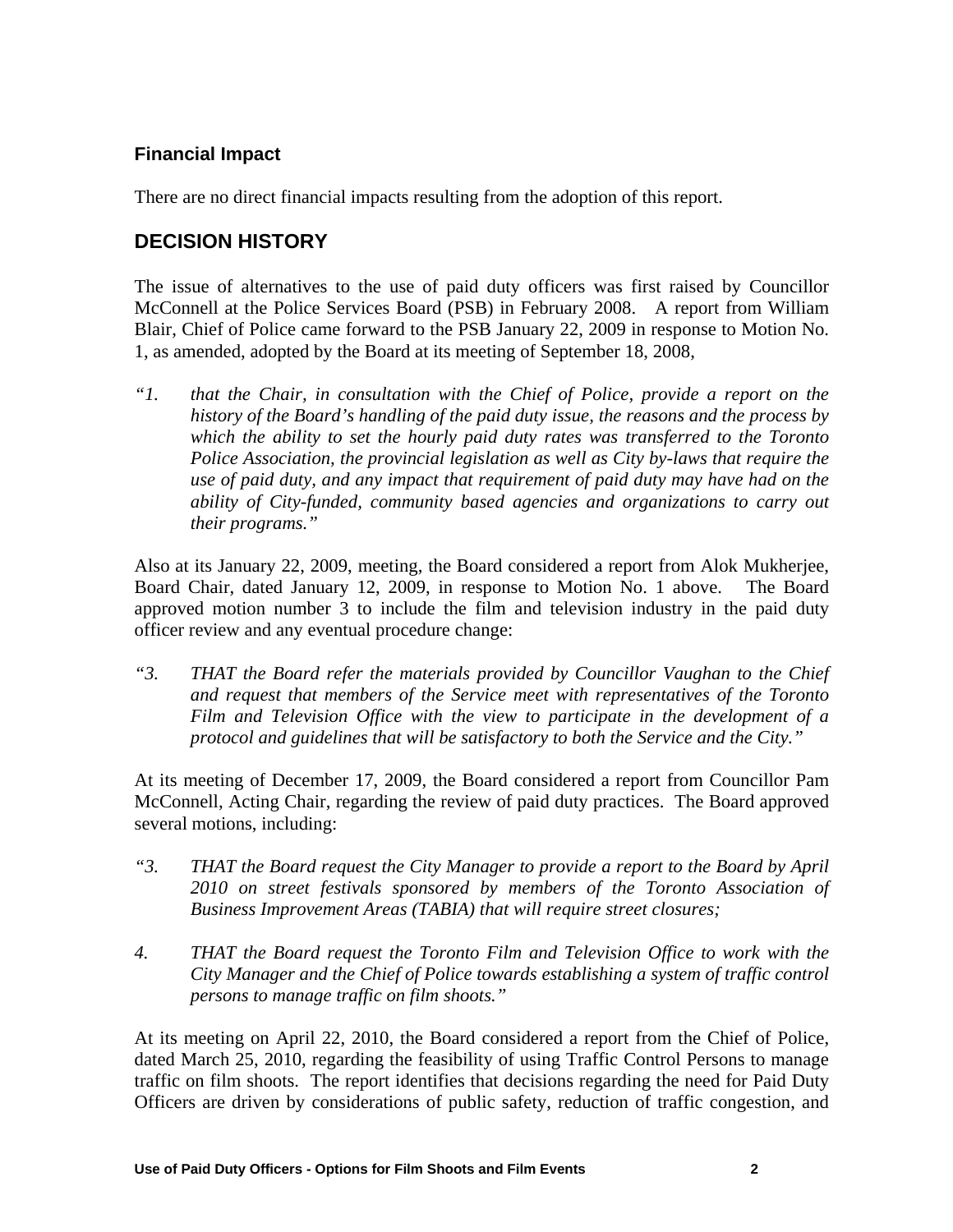minimization of traffic disruptions. It states that PDOs have proven to be an efficient and effective resource to manage these demands.

With regards to the question of Traffic Control Persons (TCP), the report notes that a TCP has neither the depth of training nor the authority under the Highway Traffic Act to control vehicular and pedestrian traffic at a filming location. The Chief also noted that a meeting was held with the Film Commissioner and General Manager of Economic Development and Culture the outcome of which was that "…. open communication would continue …. ". The report of March 25, 2010 concluded that due to their limited training as well as employer and work restrictions TCPs are not suitable and would create a serious liability for the City of Toronto if assigned to a film shoot. The Board received the report and agreed to send a copy to the City's Auditor General for information in conjunction with the review that he is conducting on the paid duty system.

Further to this, the Toronto Police Services Board at its meeting held on June 8 and 9, 2010, considered a report from City Manager Joseph P. Pennachetti which brought forward a recommendation that a Working Group be established, including members from the Toronto Police Service, Toronto Film Board and Ministry of Transportation and supported by staff from the City Manager's Office, Film and Television Office, Transportation and Legal Services, to investigate options and alternatives for managing traffic at film shoots and report back to the Police Services Board. Subsequent to this report being adopted by the Police Services Board, a working group was

established including representatives from the Ministry of Transportation, the Ministry of Labour, City of Toronto Transportation Services and the Toronto Film and Television Office.

Finally, Public Works and Infrastructure Committee at its meeting of November 3, 2011 had before it a report from the General Manager of Transportation Services entitled "Review of Paid Duty Officers' Traffic Control Assignments" which dealt with a review of the manner in which police presence is prescribed and required on construction sites. <http://app.toronto.ca/tmmis/viewAgendaItemHistory.do?item=2011.PW9.7> While this report deals with paid Duty Officers, it does so from the perspective of work on construction sites. Accordingly, the two reports are separate and distinct in both content and purpose and therefore are being reported separately.

# **ISSUE BACKGROUND**

The Film and Television Industry has long felt that the use of TCPs on their production locations should be permitted as the use of this method of traffic control has always been permitted on construction sites throughout the City. The film business is now an extremely competitive global one in which even small cost advantages can make the difference between securing a shoot and losing a project to another jurisdiction. The specific rates charged for a PDO has also often been cited as an issue for production, particularly when the location involved multiple officers over an extended period of time.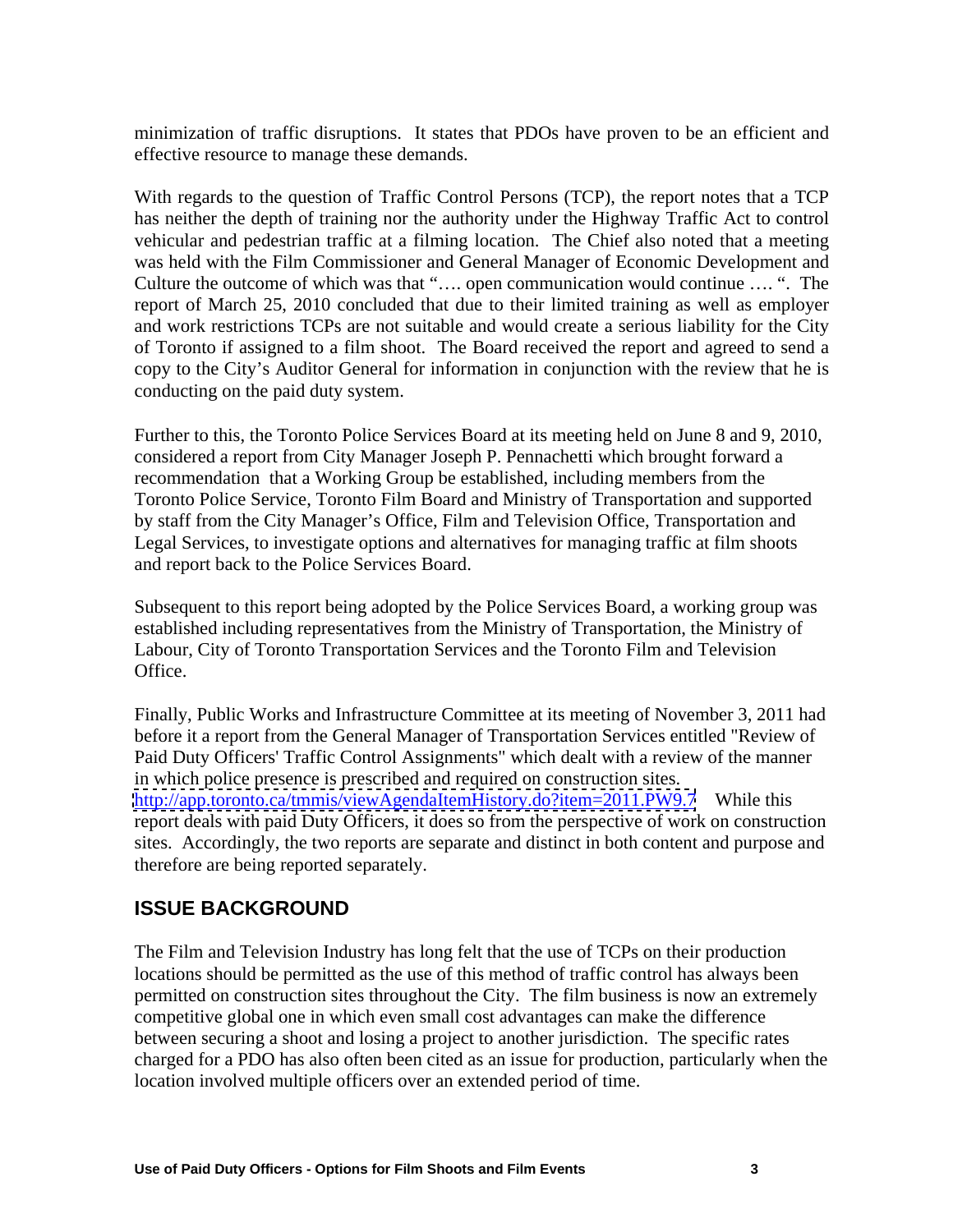As the level of concern and scrutiny relating to these two points increased, it became apparent that this matter needed to be re-examined with all parties at the table to explore any and all possibilities to address them, for the benefit of the Film and Television Industry, the City of Toronto, and the Toronto Police Service.

# **COMMENTS**

#### **Legislative Authority and Training**

In the initial report on this matter by the Police Service, it was noted that TCPs had neither the authority under the provisions of the Highway Traffic Act to control traffic on film and television shoots nor the depth of training. After meeting with the Ministry of Transportation and clarifying certain provisions of the Act, representatives of the Ministry advised that the use of TCPs at film and television shoots in limited scenarios, as described in OTM Book 7 and similar to the one depicted in Appendix 1, are appropriate. This determination was made in considering sub-section (b) of section 146.1 of the HTA as copied below;

146.1 (7) Definitions

….."traffic control person" means a person who is directing traffic and,

- (a) is employed by,
	- (i) the road authority with jurisdiction over the highway,
	- (ii) a public utility within the meaning of the public utilities act or the municipal act, 2001,
	- (iii) a transmitter or distributor within the meaning of the electricity act, 1998, or
	- (iv) a person under contract with the road authority, public utility, transmitter or
	- distributor to do construction or maintenance work on or adjacent to the roadway, **or**

(b) is employed by or under contract with a person who has been issued a permit or written authorization by the road authority with jurisdiction over the highway to occupy a lane or a portion of a highway in order to undertake work on or adjacent to the highway. 2005, c. 26, schedule a, s. 23.

City of Toronto Transportation Services in the issuance of their permits for construction related activities does allow for the use of TCPs as an alternative to PDOs under those specific Book 7 scenarios, but does require that they also be trained and certified. This requirement for training and certification would be extended to cover any TCPs permitted under authority of location filming permits issued by the Film Commissioner through the Toronto Film and Television Office.

Through discussion with representatives of the Toronto Police service, the Ministry of Transportation, the Toronto Film and Television office and Transportation Services, it was agreed that the use of TCPs on film shoots, under certain circumstances is permitted. This determination came in consideration of Section 146.1 (7) b of the Act where under that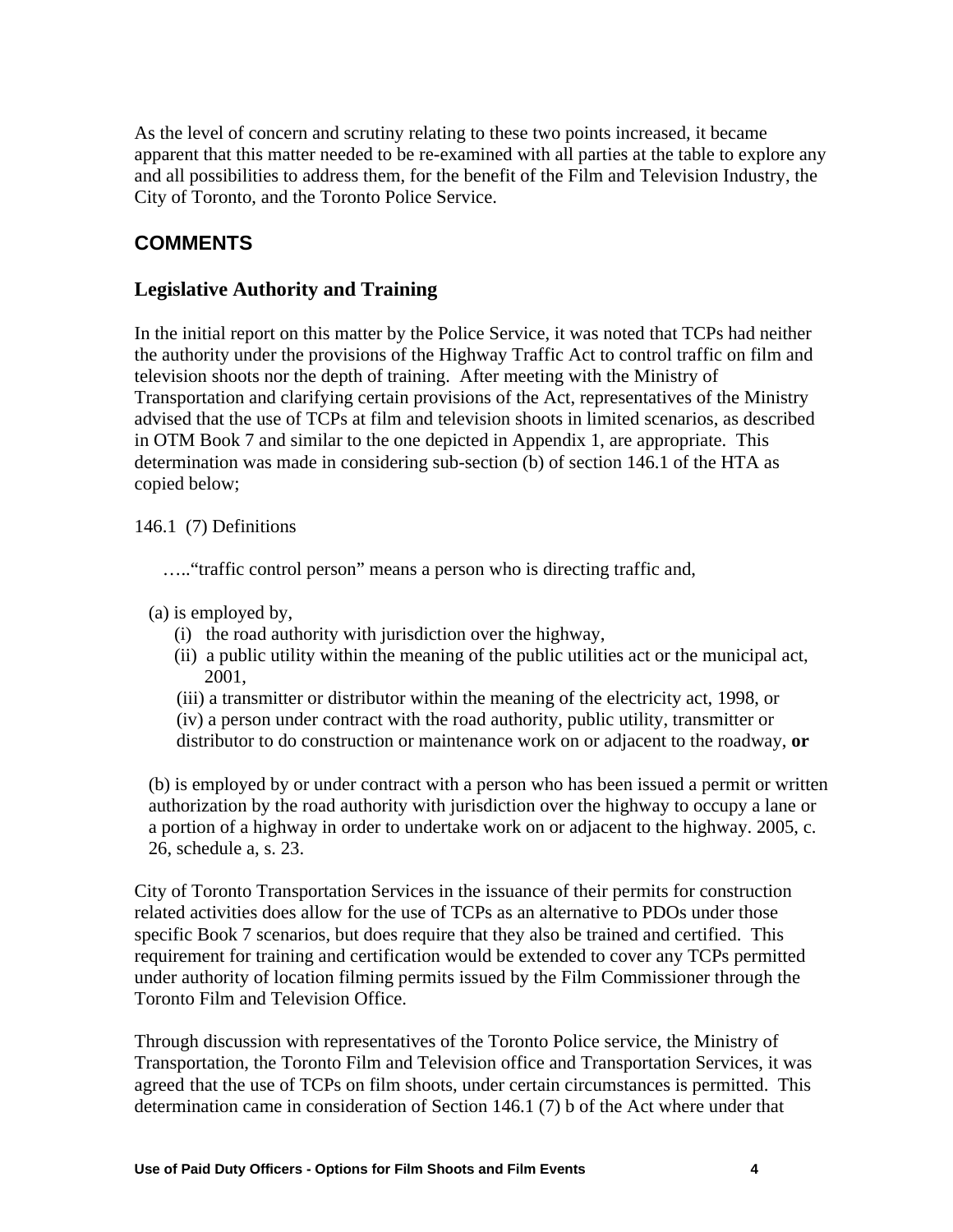section, the TCP would be under contract to the Production Company, working on or adjacent a public highway under written authorization (in the form of the location filming permit) issued by the authority having jurisdiction over the highway, that being City Council having delegated that authority to the Office of the Film Commissioner pursuant to Chapter 459 of the Toronto Municipal Code.

The original determination as to legal authority seems to have been made essentially only considering Section 146.1 (7) a) sub-sections (iv) and the premise that TCPs were only to be used on construction and construction related projects rather than fully considering subsection (b).

### **Permit Issuance**

The Toronto Film and Television Office is responsible for the issuance of all location filming permits within the City of Toronto. The issuance of these permits and the determination as to the level and type of traffic control is done in direct consultation with TFTO staff, the Toronto Police Service, Transportation Services and film production companies. While the adherence to the provisions of OTM Book 7 is a statutory requirement within the Province of Ontario for all occupiers of the public highway, the presence of PDOs is not. Notwithstanding this, as is often the case, productions will themselves choose to employ the use of PDOs as an enhanced level of presence for their

particular shoots.<br>While the Ministry of Transportation had not previously contemplated the use of TCPs in connection with location filming permits in incorporating the provisions of Section 146.1 (7) b into the HTA, it did agree that the interpretation was appropriate and did allow for the use of TCPs in connection with these permits. The Ministry also noted that given this scenario, the definition of the TCP in OTM Book 7 and OSHA should not be applied so stringently so as to appear to prohibit it.

In recognizing the legitimate use of TCPs on film and television shoots, the Ministry also noted that this was to be done with the same application of the requirements of OTM Book 7 as relates to training, instruction to and equipping of TCPs and their use only under those approved scenarios also contained in Book 7.

Through these discussions, it also became apparent that while it has been a consistent permit condition of the TFTO to require the presence of PDOs for all lane closures where rush hour exemptions have been granted, there is no legislative or Book 7 requirement to continue this practice.

#### **Role and Function**

One aspect of the discussion that needs to be highlighted is that the replacement or substitution of TCPs for PDOs is not done on a one-for-one. While TCPs are strictly limited to the control of a single lane of traffic in a single direction, with a maximum of two for a two-lane two-way road (see Appendix 1), PDOs on the other-hand are not limited in their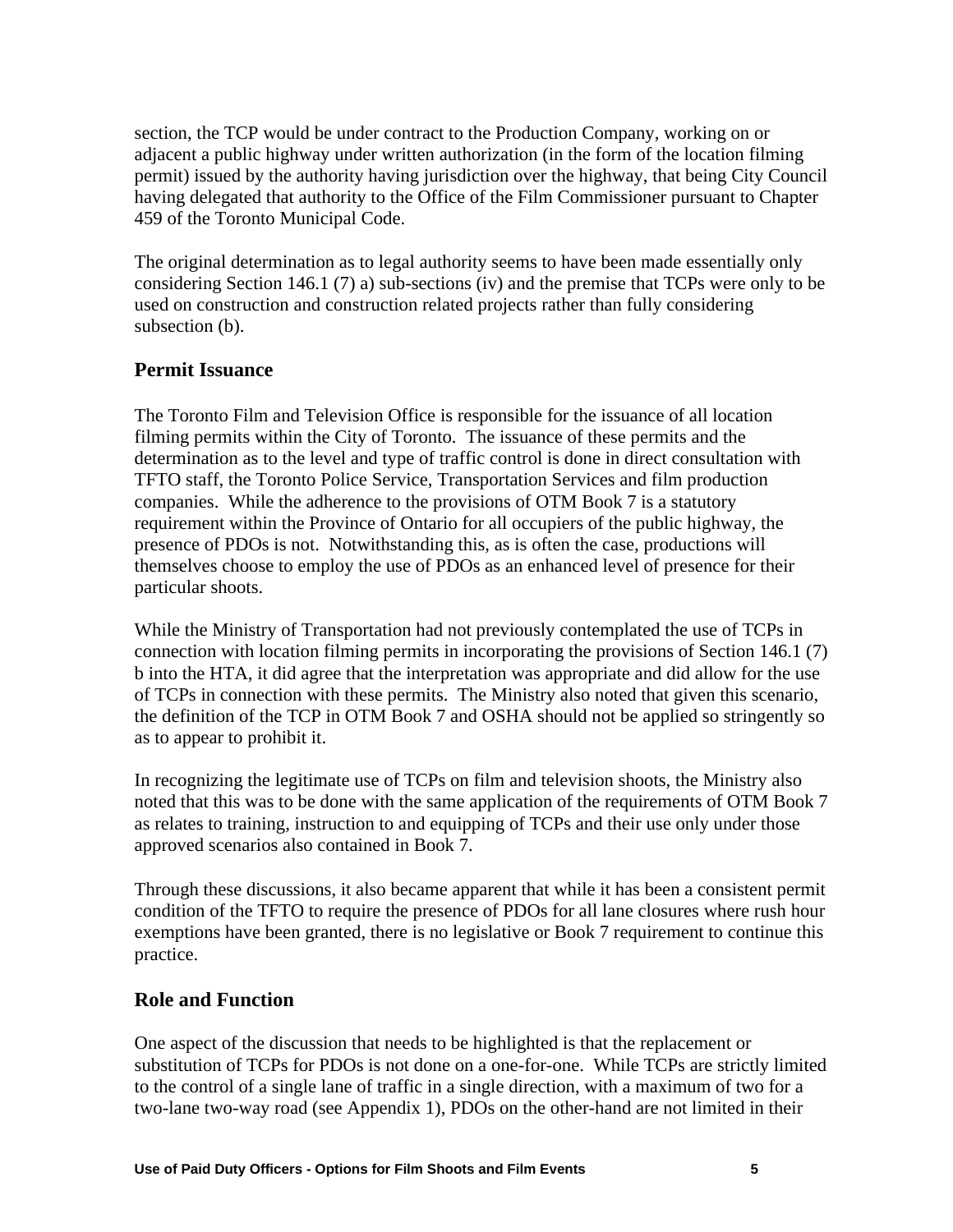authority. As constables hired to enforce provisions of the Highway Traffic Act they are also automatically authorized to control intersections, signalized or not and multiple lanes of traffic. PDOs are also exclusively authorized to permit or facilitate selective traffic flow, where they would permit one type of vehicle to enter a 'closed' section of a public highway, while prohibiting others, as is often required on both construction sites and filming locations with the respective industry type vehicles. As this type of traffic control requires the hand gesturing of vehicular movements. TCPs are legislatively prohibited from performing in this capacity. While the industry may ultimately want to adjust this differentiation under defined circumstance, any proposed broadening of the scope of the role or function of a TCP would require a legislative change by the Province.

In either circumstance, whether PDOs or TCPs are to be used, the occupier of the public highway is still required by their respective permit, to satisfy the balance of the specifications for their road occupation scenario as illustrated in OTM Book 7 with respect to the placement of traffic control signs and or devices. While the presence of a PDO has often been viewed by the courts and the construction industry as an additional level of safety on their sites, particularly where the basic minimum specifications of OTM Book 7 cannot be met (as is often the case in downtown Toronto due to physical geography) the presence of TCPs or additional TCPs has not.

#### **Costs**

As noted above, one concern expressed consistently over time was the rate of pay and therefore overall costs incurred by productions in having to employ PDOs on their location filming sets for traffic control within the public highway.

At present, the hourly rate for a PDO is \$65.00/hr with a minimum 3 hour assignment with an additional 15% added as an administrative cost applied to the overall total cost of the officers involved. Where four officers are required on a given shoot, a sergeant is also required at a rate of \$73.00/hr with the same requirements noted above.

The cost of a TCP is in the order of approximately \$25.00/hr with no additional administrative costs applied to the total, and no minimum shift period. It may be, however, that the film industry finds that the expected cost savings are not there once they factor in the limitations of a TCP in comparison with that of a PDO.

#### **Other Concerns**

In many film related road occupation scenarios, the use of PDOs will continue to be the norm, and only in specific situations will the use of a TCP be an option. Another benefit to having PDOs on-site or on-set is the inherent security that a police presence brings when dealing with crowd control issues, which is neither apparent or authorized when utilizing

TCPs.<br>Given the broader authority and applicability of PDOs as opposed to TCPs, the presence of PDOs on-site or on-set does afford the production more operational flexibility during the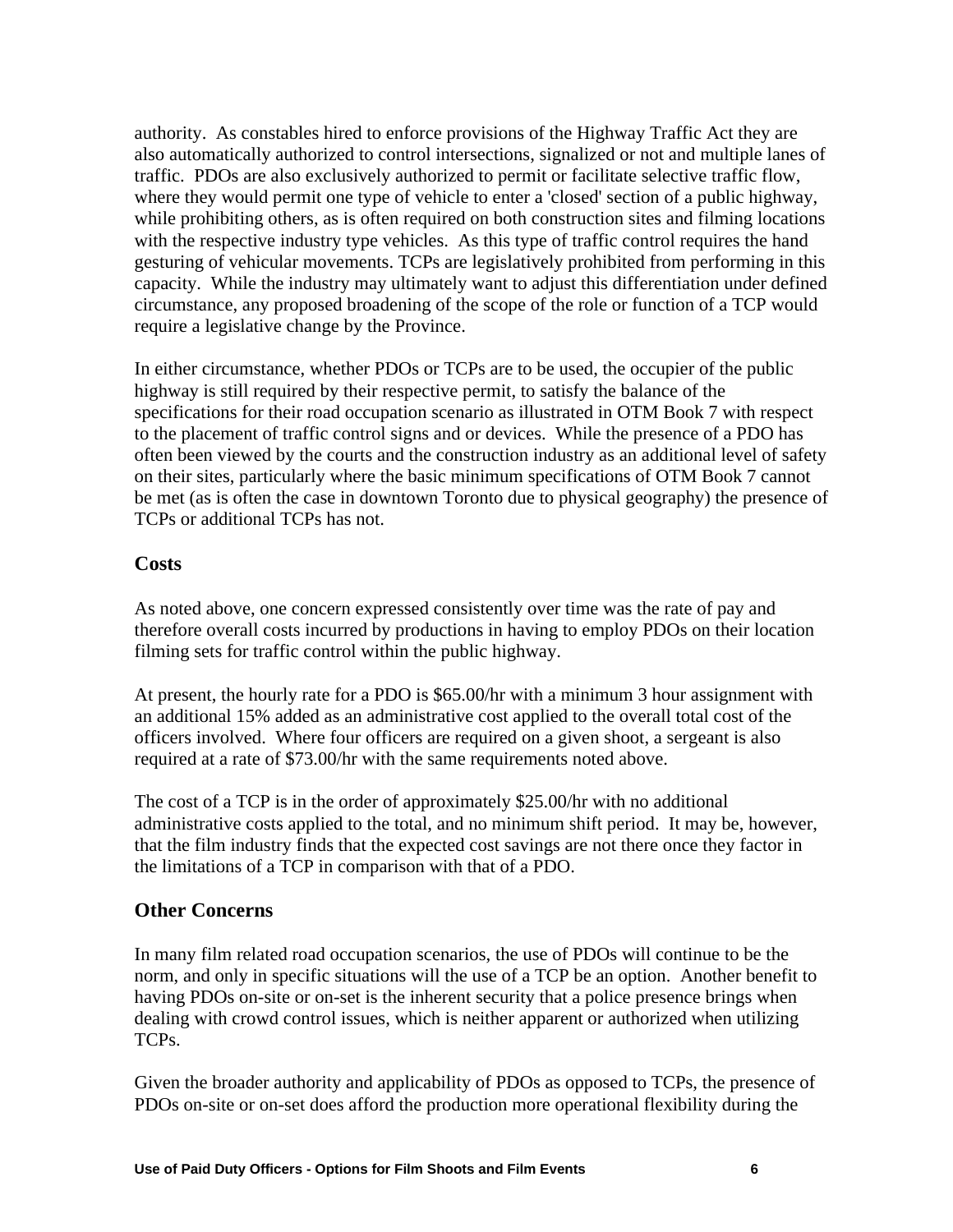'shoot' as relates to changes in traffic operation, and does not have any associated lead time in processing requests for changes and the delivery and set-up of additional traffic signs and control devices.

Additionally, there is the question of the assumption of additional liability that the production may assume should the option and decision to utilize a TCP, as opposed to a PDO, be made. At present, when a PDO assumes his or her post on-site or on-set as 'traffic control', they automatically assume responsibility and thus some operational liability for the safety of the location for the duration of the time they are present. Should a production have and choose the option of using TCPs in lieu of PDO, the liability can no longer be shared and shifts onto the production and/or production and TCP staffing company hired.

# **Next Steps**

The training and certification in OTM Book 7 of Film and Television Industry was discussed by the working group. It was clear that training and awareness building is required. It could be arranged through the City of Toronto Transportation Services Division and their partnership with OTC (the Ontario Traffic Council).

Also discussed amongst the members of the working group was the holding of information sessions for production industry suppliers to make them aware of OTM Book 7 and especially the material specifications for the various traffic control signs and devices prescribed in that manual. Supply and production companies must understand that their set ups are always subject to inspection/audit to ensure their compliance with the specifications. Failure to comply would result in delays, the potential need to reschedule and even fines.

While the Ministry of Transportation has been clear that the use of TCPs on film and television productions for traffic control is permitted, in certain scenarios for the film industry and a Municipality, the above noted concerns need to be addressed to ensure that the safety of the public and the workers associated with these productions is neither compromised nor diminished.

Film companies have also asked the question, "If given the option of the use of a TCP, could they employ their own personnel ?"The short answer is yes, however, in allowing productions to employ their own personnel in the role of TCPs, the following is required:

- Overall industry awareness of and familiarity with OTM Book 7
- OTM Book 7 training and certification of film industry personnel
- Industry supplier compliance with and satisfaction of the material specifications as described in OTM Book 7
- Compliance with the provisions of OTM Book 7 for Film and television road set-up

It also needs to be restated that film companies who choose to use a TCP as opposed to a PDO, and in particular their own staff, do shoulder an increase in liability.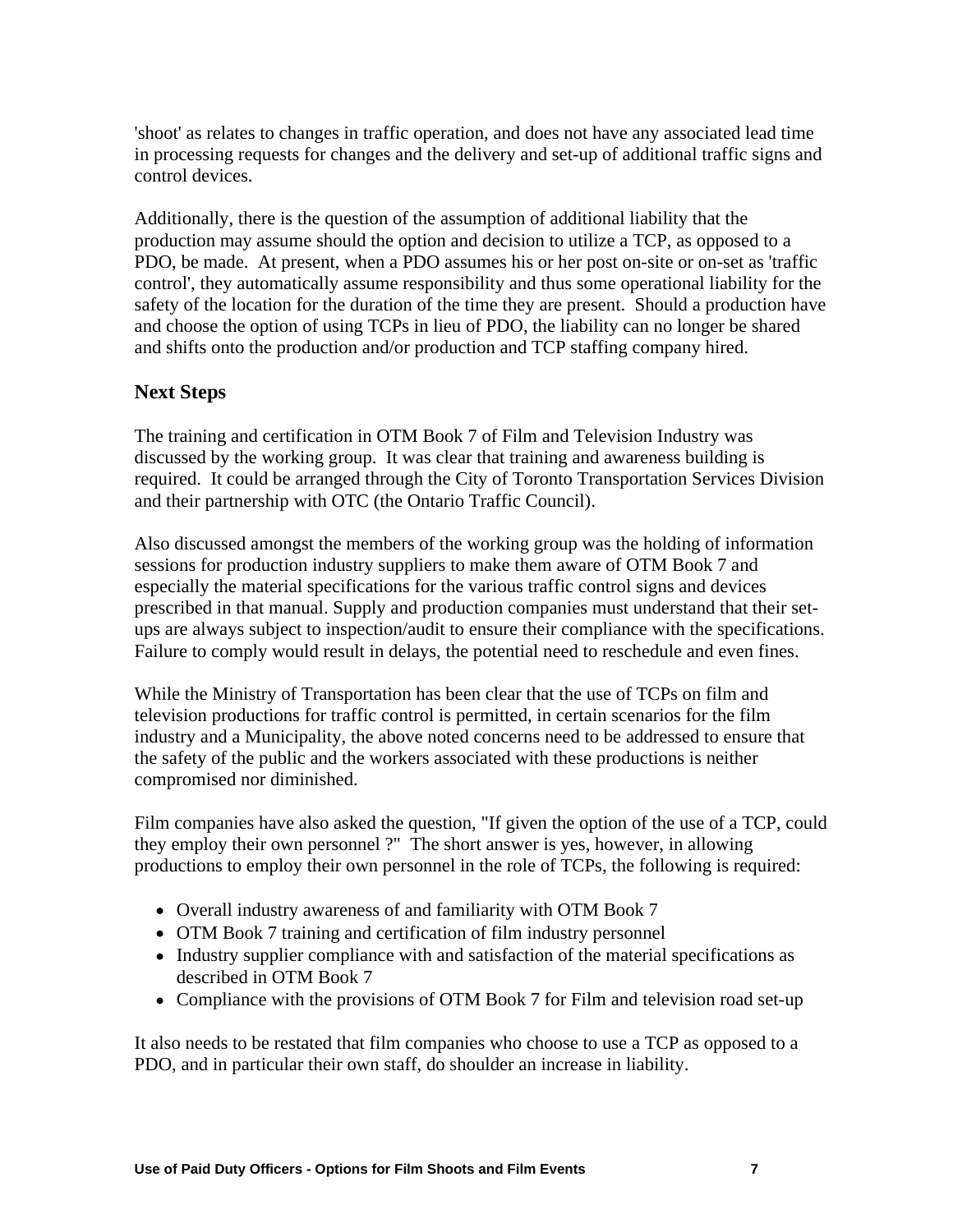### **CONCLUSION**

As noted above the Ministry of Transportation has recognized that the use of Traffic Control Persons on film and television locations may be appropriate and permitted under the provisions of the Highway Traffic Act. The use of the TCP, however, is strictly limited to specific provisions of OTM Book 7.

The Task Group has found that use of a Paid Duty Officer, therefore, is not always required and can be substituted in specific scenarios by a Traffic Control Person. Additionally, in the case of a lane closure neither PDO nor TCP is mandatory. Finally, situations will continue where a PDO will be required by the Film Office and City as a condition of a Location Filming Permit. To reiterate, all permits related road occupation, whether supervised by PDO, TCP or not at all are subject to OTM Book 7 set-up. Observations of street occupation over the past year indicate that the current level of

compliance with OTM Book 7 specifications is poor. Investigation into this has lead to the conclusion, by representatives from the Ministry of Transportation, the Ministry of Labour, Toronto Transportation Services, the Toronto Police Service and the Toronto Film and Television Office, that this is a result of level of industry familiarity with the provisions of the HTA and Book 7 as well as its applicability to film and television production.

In considering the foregoing, it is recommended that City Council endorse the option for the use of traffic Control Persons in lieu of Paid Duty Officers by the film and television industry and the process whereby decisions are made on a case by case basis after consultation by the Film and Television Office with the Toronto Police Service and City of Toronto Transportation Services. In all cases, set-up must be constructed in accordance with existing Ministry of Transportation scenarios as outlined in Ontario Traffic Manual Book 7.

# **CONTACT**

Peter Finestone, Eric Jensen Film Commissioner **Manager, Toronto Film & Television Office** Economic Development & Culture Economic Development & Culture Tel: (416) 392-3376 Tel: (416) 392-1333 Fax: (416) 392-5332 Fax: (416) 392-5332 pfinesto@toronto.ca ejensen@toronto.ca ejensen@toronto.ca

# **SIGNATURE**

Peter Finestone Film Commissioner

\_\_\_\_\_\_\_\_\_\_\_\_\_\_\_\_\_\_\_\_\_\_\_\_\_\_\_\_\_\_\_